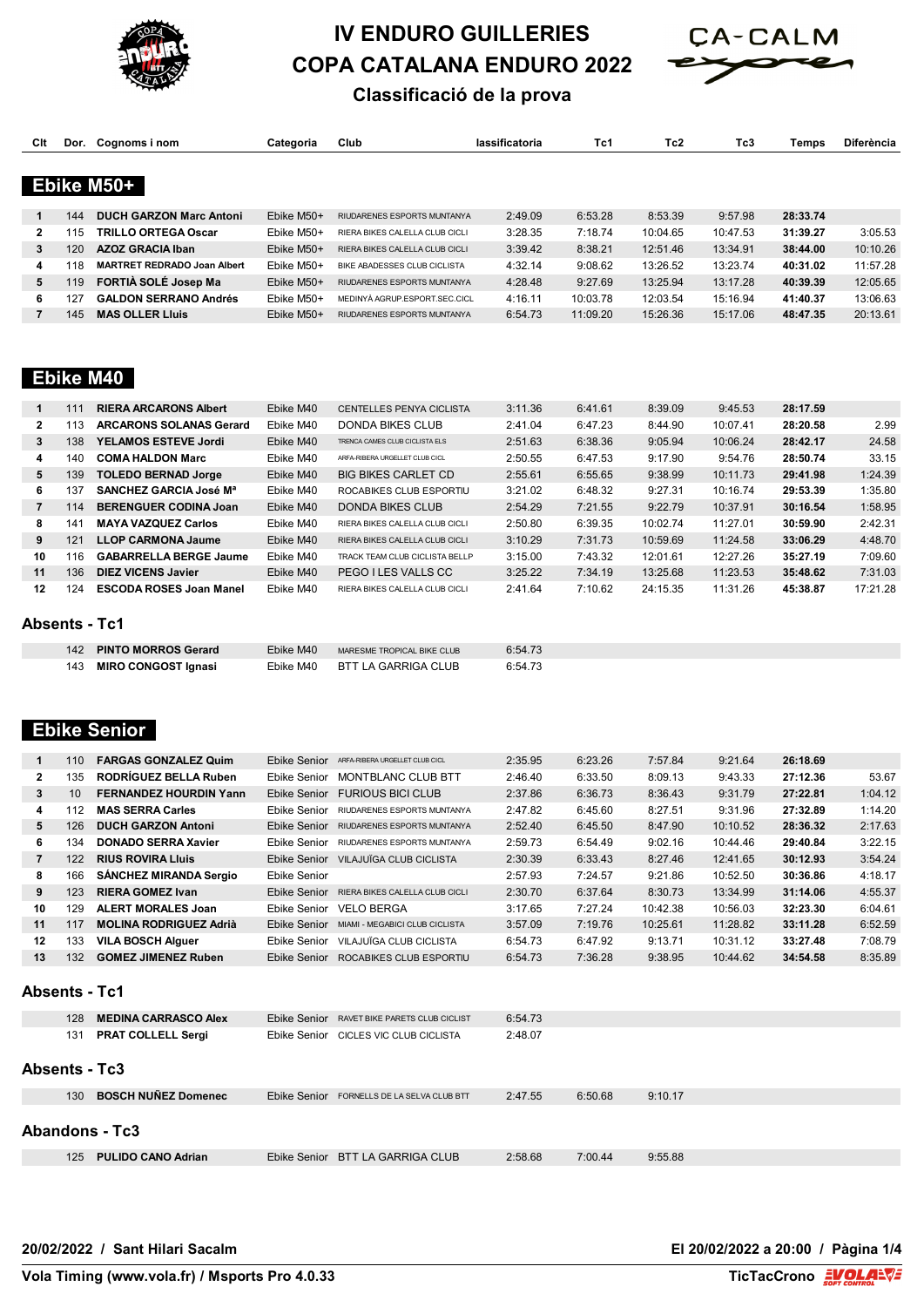



**Classificació de la prova**

| Club<br>Tc2<br>Tc3<br>Clt<br>Dor. Cognoms i nom<br>Categoria<br>lassificatoria<br>Tc1<br>Temps<br><b>Ebike</b><br>F. Ebike<br>45:46.91<br><b>GUILLEN MATEOS Elisabeth</b><br>ASSOCIACIÓ D'ESPORTS DE MUNTAN<br>6:54.73<br>10:18.00<br>13:58.76<br>14:35.42<br>109<br>F. Cadet/Junior<br>4:48.11<br>47:40.17<br><b>PERXACHS I AYATS Marta</b><br>10:08.19<br>14:48.92<br>17:54.95<br>107<br>F. Cadet/Junior FORNELLS DE LA SELVA CLUB BTT<br><b>Abandons - Tc2</b><br><b>BOIX TOR Elisabeth</b><br>F. Cadet/Junior BELLVER CLUB CICLISTA<br>10:30.74<br>108<br>6:54.73<br>F. Elit<br>F. Elit<br><b>ESCAPA CLUB CICLISTA</b><br>3:31.72<br>8:09.73<br>12:12.97<br><b>MARIMON ABADAL Laia</b><br>15:05.34<br>38:59.76<br>104<br>1<br>$\mathbf{2}$<br><b>CEA BESOLI Anna</b><br>F. Elit<br>DONDA BIKES CLUB<br>3:43.72<br>8:46.31<br>13:42.75<br>16:46.11<br>42:58.89<br>106<br><b>Absents - Tc1</b><br>F. Elit<br><b>GODBILLOT Victoria</b><br>6:54.73<br>SHAMAN ST CLUB ESPORTIU<br>105<br><b>Cadet</b><br>1<br><b>ALMUEIS Melvin</b><br>Cadet<br><b>TEAM VCMAPV</b><br>2:28.43<br>6:26.80<br>8:22.91<br>9:43.62<br>27:01.76<br>101<br>$\mathbf{2}$<br>Cadet<br>2:50.60<br>6:56.24<br>9:19.10<br>10:55.14<br>30:01.08<br>103<br>OLIVER SINISTERRA Alejandro<br>REINO DE LOS MALLOS CICLISTAS<br>3<br>ROCA JOSEP 1 Oriol<br>Cadet<br>2:56.15<br>7:28.30<br>9:43.71<br>11:50.90<br>31:59.06<br>98<br>MARESME TROPICAL BIKE CLUB<br>4<br>LÓPEZ-CERÓN ARÉVALO Alejandro<br>Cadet<br>3:06.41<br>7:30.84<br>10:03.15<br>12:51.74<br>33:32.14<br>6:30.38<br>88<br><b>SOLARIDER TEAM</b><br>5<br><b>VIDAL ALCUBIERRE Gil</b><br>Cadet<br>3:04.32<br>7:26.32<br>11:46.31<br>12:19.17<br>34:36.12<br>95<br>VIC-ETB CLUB NATACIO<br>6<br><b>CENTELLES FRADERA Pau</b><br>Cadet<br>2:55.11<br>8:25.39<br>10:43.70<br>12:40.22<br>34:44.42<br>102<br>FORNELLS DE LA SELVA CLUB BTT<br>7<br>Cadet<br>3:10.65<br>7:31.27<br>11:40.42<br>12:58.28<br>35:20.62<br>87<br><b>PASCUAL OLIVER Ignasi</b><br>MOLABIKES CLUB CICLISME<br>8<br>97<br><b>PONS VILARRUBLA Guillem</b><br>Cadet<br>3:23.28<br>8:36.57<br>11:06.16<br>13:42.09<br>36:48.10<br>9:46.34<br>BELLVER CLUB CICLISTA<br>9<br><b>ALSINA GELADA Aleix</b><br>Cadet<br>3:22.90<br>8:33.68<br>11:32.41<br>14:00.40<br>37:29.39<br>90<br>GIRONA GRAVITY CLUB CICLISTA<br>10<br><b>MATAS MATAMALAS Miquel</b><br>Cadet<br>3:11.98<br>7:56.34<br>11:13.04<br>15:15.22<br>37:36.58<br>92<br>FORNELLS DE LA SELVA CLUB BTT<br>11<br>89<br>6:54.72<br>7:53.74<br>11:48.01<br>13:29.27<br>40:05.74<br><b>BARDON RUBIO Aleix</b><br>Cadet<br>SHAMAN ST CLUB ESPORTIU<br>12<br>93<br><b>PORTE NOGUERAS Nil</b><br>Cadet<br>3:45.65<br>8:34.34<br>14:18.32<br>13:43.28<br>40:21.59<br>13:19.83<br>ALTA RIBAGORÇA CENTRE EXCURSIO<br><b>Absents - Tc1</b><br><b>BARRENECHEA NOVOA Aritz</b><br>Cadet<br>6:54.73<br>91<br>ARFA-RIBERA URGELLET CLUB CICL<br>PUJOL I PARRAMON Julià<br>Cadet<br>6:54.73<br>94<br>ESPRINT CELLERA DE TER CLUB CI<br><b>LUCENA GARRIDO Marcos</b><br>Cadet<br>6:54.73<br>96<br><b>SOLARIDER TEAM</b><br><b>MIRO PEDREROL Jan</b><br>Cadet<br>6:54.73<br>100<br>PREMIA DE DALT C.C. BTT<br><b>Absents - Tc3</b><br><b>LLAUDÓ CRESPO Oriol</b><br>99<br>Cadet<br>2:41.75<br>6:51.57<br>9:50.97<br>BTT AVIA DESCENS TEAM CLUB<br>Master 50<br><b>ATIENZA FOLGADO Victor</b><br><b>FOLGATEL CC</b><br>2:52.41<br>7:08.32<br>10:10.92<br>11:35.93<br>31:47.58<br>1<br>83<br>Master 50<br>$\mathbf 2$<br>3:31.92<br>8:02.90<br>13:07.52<br>3:42.90<br><b>CAPERAN Benjamin</b><br>Master 50<br><b>DONDA BIKES CLUB</b><br>10:48.14<br>35:30.48<br>81<br>3<br>3:22.58<br>14:26.72<br><b>MARIMON VIZARRAGA Jordi</b><br>8:01.64<br>11:13.39<br>37:04.33<br>85<br>Master 50<br><b>BTT LLAGOSTERA CLUB</b><br>13:50.02<br>4<br><b>MALLORQUI AYUSO Joaquim</b><br>Master 50<br>3:54.50<br>8:51.67<br>13:00.15<br>39:36.34<br>84<br>5<br>27:05.71<br>80<br><b>QUINTANA WULF Ramon</b><br><b>DONDA BIKES CLUB</b><br>3:18.78<br>7:57.43<br>19:28.41<br>57:50.33<br>Master 50<br><b>Absents - Tc1</b><br><b>MUEDRA NÚÑEZ Jose Vicente</b><br>Master 50<br><b>BIKE POBLA C</b><br>3:47.74<br>82 |  | $\widetilde{\phantom{a}}$ |  |  |  |                   |
|------------------------------------------------------------------------------------------------------------------------------------------------------------------------------------------------------------------------------------------------------------------------------------------------------------------------------------------------------------------------------------------------------------------------------------------------------------------------------------------------------------------------------------------------------------------------------------------------------------------------------------------------------------------------------------------------------------------------------------------------------------------------------------------------------------------------------------------------------------------------------------------------------------------------------------------------------------------------------------------------------------------------------------------------------------------------------------------------------------------------------------------------------------------------------------------------------------------------------------------------------------------------------------------------------------------------------------------------------------------------------------------------------------------------------------------------------------------------------------------------------------------------------------------------------------------------------------------------------------------------------------------------------------------------------------------------------------------------------------------------------------------------------------------------------------------------------------------------------------------------------------------------------------------------------------------------------------------------------------------------------------------------------------------------------------------------------------------------------------------------------------------------------------------------------------------------------------------------------------------------------------------------------------------------------------------------------------------------------------------------------------------------------------------------------------------------------------------------------------------------------------------------------------------------------------------------------------------------------------------------------------------------------------------------------------------------------------------------------------------------------------------------------------------------------------------------------------------------------------------------------------------------------------------------------------------------------------------------------------------------------------------------------------------------------------------------------------------------------------------------------------------------------------------------------------------------------------------------------------------------------------------------------------------------------------------------------------------------------------------------------------------------------------------------------------------------------------------------------------------------------------------------------------------------------------------------------------------------------------------------------------------------------------------------------------------------------------------------------------------------------------------------------------------------------------------------------------------------------------------------------------------------------------------------------------------------------------------------------------------------------------------------------------------------------------------------------------------------------------------------------------------|--|---------------------------|--|--|--|-------------------|
|                                                                                                                                                                                                                                                                                                                                                                                                                                                                                                                                                                                                                                                                                                                                                                                                                                                                                                                                                                                                                                                                                                                                                                                                                                                                                                                                                                                                                                                                                                                                                                                                                                                                                                                                                                                                                                                                                                                                                                                                                                                                                                                                                                                                                                                                                                                                                                                                                                                                                                                                                                                                                                                                                                                                                                                                                                                                                                                                                                                                                                                                                                                                                                                                                                                                                                                                                                                                                                                                                                                                                                                                                                                                                                                                                                                                                                                                                                                                                                                                                                                                                                                                          |  |                           |  |  |  | <b>Diferència</b> |
|                                                                                                                                                                                                                                                                                                                                                                                                                                                                                                                                                                                                                                                                                                                                                                                                                                                                                                                                                                                                                                                                                                                                                                                                                                                                                                                                                                                                                                                                                                                                                                                                                                                                                                                                                                                                                                                                                                                                                                                                                                                                                                                                                                                                                                                                                                                                                                                                                                                                                                                                                                                                                                                                                                                                                                                                                                                                                                                                                                                                                                                                                                                                                                                                                                                                                                                                                                                                                                                                                                                                                                                                                                                                                                                                                                                                                                                                                                                                                                                                                                                                                                                                          |  |                           |  |  |  |                   |
|                                                                                                                                                                                                                                                                                                                                                                                                                                                                                                                                                                                                                                                                                                                                                                                                                                                                                                                                                                                                                                                                                                                                                                                                                                                                                                                                                                                                                                                                                                                                                                                                                                                                                                                                                                                                                                                                                                                                                                                                                                                                                                                                                                                                                                                                                                                                                                                                                                                                                                                                                                                                                                                                                                                                                                                                                                                                                                                                                                                                                                                                                                                                                                                                                                                                                                                                                                                                                                                                                                                                                                                                                                                                                                                                                                                                                                                                                                                                                                                                                                                                                                                                          |  |                           |  |  |  |                   |
|                                                                                                                                                                                                                                                                                                                                                                                                                                                                                                                                                                                                                                                                                                                                                                                                                                                                                                                                                                                                                                                                                                                                                                                                                                                                                                                                                                                                                                                                                                                                                                                                                                                                                                                                                                                                                                                                                                                                                                                                                                                                                                                                                                                                                                                                                                                                                                                                                                                                                                                                                                                                                                                                                                                                                                                                                                                                                                                                                                                                                                                                                                                                                                                                                                                                                                                                                                                                                                                                                                                                                                                                                                                                                                                                                                                                                                                                                                                                                                                                                                                                                                                                          |  |                           |  |  |  |                   |
|                                                                                                                                                                                                                                                                                                                                                                                                                                                                                                                                                                                                                                                                                                                                                                                                                                                                                                                                                                                                                                                                                                                                                                                                                                                                                                                                                                                                                                                                                                                                                                                                                                                                                                                                                                                                                                                                                                                                                                                                                                                                                                                                                                                                                                                                                                                                                                                                                                                                                                                                                                                                                                                                                                                                                                                                                                                                                                                                                                                                                                                                                                                                                                                                                                                                                                                                                                                                                                                                                                                                                                                                                                                                                                                                                                                                                                                                                                                                                                                                                                                                                                                                          |  |                           |  |  |  |                   |
|                                                                                                                                                                                                                                                                                                                                                                                                                                                                                                                                                                                                                                                                                                                                                                                                                                                                                                                                                                                                                                                                                                                                                                                                                                                                                                                                                                                                                                                                                                                                                                                                                                                                                                                                                                                                                                                                                                                                                                                                                                                                                                                                                                                                                                                                                                                                                                                                                                                                                                                                                                                                                                                                                                                                                                                                                                                                                                                                                                                                                                                                                                                                                                                                                                                                                                                                                                                                                                                                                                                                                                                                                                                                                                                                                                                                                                                                                                                                                                                                                                                                                                                                          |  |                           |  |  |  |                   |
|                                                                                                                                                                                                                                                                                                                                                                                                                                                                                                                                                                                                                                                                                                                                                                                                                                                                                                                                                                                                                                                                                                                                                                                                                                                                                                                                                                                                                                                                                                                                                                                                                                                                                                                                                                                                                                                                                                                                                                                                                                                                                                                                                                                                                                                                                                                                                                                                                                                                                                                                                                                                                                                                                                                                                                                                                                                                                                                                                                                                                                                                                                                                                                                                                                                                                                                                                                                                                                                                                                                                                                                                                                                                                                                                                                                                                                                                                                                                                                                                                                                                                                                                          |  |                           |  |  |  |                   |
|                                                                                                                                                                                                                                                                                                                                                                                                                                                                                                                                                                                                                                                                                                                                                                                                                                                                                                                                                                                                                                                                                                                                                                                                                                                                                                                                                                                                                                                                                                                                                                                                                                                                                                                                                                                                                                                                                                                                                                                                                                                                                                                                                                                                                                                                                                                                                                                                                                                                                                                                                                                                                                                                                                                                                                                                                                                                                                                                                                                                                                                                                                                                                                                                                                                                                                                                                                                                                                                                                                                                                                                                                                                                                                                                                                                                                                                                                                                                                                                                                                                                                                                                          |  |                           |  |  |  |                   |
|                                                                                                                                                                                                                                                                                                                                                                                                                                                                                                                                                                                                                                                                                                                                                                                                                                                                                                                                                                                                                                                                                                                                                                                                                                                                                                                                                                                                                                                                                                                                                                                                                                                                                                                                                                                                                                                                                                                                                                                                                                                                                                                                                                                                                                                                                                                                                                                                                                                                                                                                                                                                                                                                                                                                                                                                                                                                                                                                                                                                                                                                                                                                                                                                                                                                                                                                                                                                                                                                                                                                                                                                                                                                                                                                                                                                                                                                                                                                                                                                                                                                                                                                          |  |                           |  |  |  |                   |
|                                                                                                                                                                                                                                                                                                                                                                                                                                                                                                                                                                                                                                                                                                                                                                                                                                                                                                                                                                                                                                                                                                                                                                                                                                                                                                                                                                                                                                                                                                                                                                                                                                                                                                                                                                                                                                                                                                                                                                                                                                                                                                                                                                                                                                                                                                                                                                                                                                                                                                                                                                                                                                                                                                                                                                                                                                                                                                                                                                                                                                                                                                                                                                                                                                                                                                                                                                                                                                                                                                                                                                                                                                                                                                                                                                                                                                                                                                                                                                                                                                                                                                                                          |  |                           |  |  |  |                   |
|                                                                                                                                                                                                                                                                                                                                                                                                                                                                                                                                                                                                                                                                                                                                                                                                                                                                                                                                                                                                                                                                                                                                                                                                                                                                                                                                                                                                                                                                                                                                                                                                                                                                                                                                                                                                                                                                                                                                                                                                                                                                                                                                                                                                                                                                                                                                                                                                                                                                                                                                                                                                                                                                                                                                                                                                                                                                                                                                                                                                                                                                                                                                                                                                                                                                                                                                                                                                                                                                                                                                                                                                                                                                                                                                                                                                                                                                                                                                                                                                                                                                                                                                          |  |                           |  |  |  |                   |
|                                                                                                                                                                                                                                                                                                                                                                                                                                                                                                                                                                                                                                                                                                                                                                                                                                                                                                                                                                                                                                                                                                                                                                                                                                                                                                                                                                                                                                                                                                                                                                                                                                                                                                                                                                                                                                                                                                                                                                                                                                                                                                                                                                                                                                                                                                                                                                                                                                                                                                                                                                                                                                                                                                                                                                                                                                                                                                                                                                                                                                                                                                                                                                                                                                                                                                                                                                                                                                                                                                                                                                                                                                                                                                                                                                                                                                                                                                                                                                                                                                                                                                                                          |  |                           |  |  |  |                   |
|                                                                                                                                                                                                                                                                                                                                                                                                                                                                                                                                                                                                                                                                                                                                                                                                                                                                                                                                                                                                                                                                                                                                                                                                                                                                                                                                                                                                                                                                                                                                                                                                                                                                                                                                                                                                                                                                                                                                                                                                                                                                                                                                                                                                                                                                                                                                                                                                                                                                                                                                                                                                                                                                                                                                                                                                                                                                                                                                                                                                                                                                                                                                                                                                                                                                                                                                                                                                                                                                                                                                                                                                                                                                                                                                                                                                                                                                                                                                                                                                                                                                                                                                          |  |                           |  |  |  |                   |
|                                                                                                                                                                                                                                                                                                                                                                                                                                                                                                                                                                                                                                                                                                                                                                                                                                                                                                                                                                                                                                                                                                                                                                                                                                                                                                                                                                                                                                                                                                                                                                                                                                                                                                                                                                                                                                                                                                                                                                                                                                                                                                                                                                                                                                                                                                                                                                                                                                                                                                                                                                                                                                                                                                                                                                                                                                                                                                                                                                                                                                                                                                                                                                                                                                                                                                                                                                                                                                                                                                                                                                                                                                                                                                                                                                                                                                                                                                                                                                                                                                                                                                                                          |  |                           |  |  |  |                   |
|                                                                                                                                                                                                                                                                                                                                                                                                                                                                                                                                                                                                                                                                                                                                                                                                                                                                                                                                                                                                                                                                                                                                                                                                                                                                                                                                                                                                                                                                                                                                                                                                                                                                                                                                                                                                                                                                                                                                                                                                                                                                                                                                                                                                                                                                                                                                                                                                                                                                                                                                                                                                                                                                                                                                                                                                                                                                                                                                                                                                                                                                                                                                                                                                                                                                                                                                                                                                                                                                                                                                                                                                                                                                                                                                                                                                                                                                                                                                                                                                                                                                                                                                          |  |                           |  |  |  |                   |
|                                                                                                                                                                                                                                                                                                                                                                                                                                                                                                                                                                                                                                                                                                                                                                                                                                                                                                                                                                                                                                                                                                                                                                                                                                                                                                                                                                                                                                                                                                                                                                                                                                                                                                                                                                                                                                                                                                                                                                                                                                                                                                                                                                                                                                                                                                                                                                                                                                                                                                                                                                                                                                                                                                                                                                                                                                                                                                                                                                                                                                                                                                                                                                                                                                                                                                                                                                                                                                                                                                                                                                                                                                                                                                                                                                                                                                                                                                                                                                                                                                                                                                                                          |  |                           |  |  |  | 3:59.13           |
|                                                                                                                                                                                                                                                                                                                                                                                                                                                                                                                                                                                                                                                                                                                                                                                                                                                                                                                                                                                                                                                                                                                                                                                                                                                                                                                                                                                                                                                                                                                                                                                                                                                                                                                                                                                                                                                                                                                                                                                                                                                                                                                                                                                                                                                                                                                                                                                                                                                                                                                                                                                                                                                                                                                                                                                                                                                                                                                                                                                                                                                                                                                                                                                                                                                                                                                                                                                                                                                                                                                                                                                                                                                                                                                                                                                                                                                                                                                                                                                                                                                                                                                                          |  |                           |  |  |  |                   |
|                                                                                                                                                                                                                                                                                                                                                                                                                                                                                                                                                                                                                                                                                                                                                                                                                                                                                                                                                                                                                                                                                                                                                                                                                                                                                                                                                                                                                                                                                                                                                                                                                                                                                                                                                                                                                                                                                                                                                                                                                                                                                                                                                                                                                                                                                                                                                                                                                                                                                                                                                                                                                                                                                                                                                                                                                                                                                                                                                                                                                                                                                                                                                                                                                                                                                                                                                                                                                                                                                                                                                                                                                                                                                                                                                                                                                                                                                                                                                                                                                                                                                                                                          |  |                           |  |  |  |                   |
|                                                                                                                                                                                                                                                                                                                                                                                                                                                                                                                                                                                                                                                                                                                                                                                                                                                                                                                                                                                                                                                                                                                                                                                                                                                                                                                                                                                                                                                                                                                                                                                                                                                                                                                                                                                                                                                                                                                                                                                                                                                                                                                                                                                                                                                                                                                                                                                                                                                                                                                                                                                                                                                                                                                                                                                                                                                                                                                                                                                                                                                                                                                                                                                                                                                                                                                                                                                                                                                                                                                                                                                                                                                                                                                                                                                                                                                                                                                                                                                                                                                                                                                                          |  |                           |  |  |  |                   |
|                                                                                                                                                                                                                                                                                                                                                                                                                                                                                                                                                                                                                                                                                                                                                                                                                                                                                                                                                                                                                                                                                                                                                                                                                                                                                                                                                                                                                                                                                                                                                                                                                                                                                                                                                                                                                                                                                                                                                                                                                                                                                                                                                                                                                                                                                                                                                                                                                                                                                                                                                                                                                                                                                                                                                                                                                                                                                                                                                                                                                                                                                                                                                                                                                                                                                                                                                                                                                                                                                                                                                                                                                                                                                                                                                                                                                                                                                                                                                                                                                                                                                                                                          |  |                           |  |  |  |                   |
|                                                                                                                                                                                                                                                                                                                                                                                                                                                                                                                                                                                                                                                                                                                                                                                                                                                                                                                                                                                                                                                                                                                                                                                                                                                                                                                                                                                                                                                                                                                                                                                                                                                                                                                                                                                                                                                                                                                                                                                                                                                                                                                                                                                                                                                                                                                                                                                                                                                                                                                                                                                                                                                                                                                                                                                                                                                                                                                                                                                                                                                                                                                                                                                                                                                                                                                                                                                                                                                                                                                                                                                                                                                                                                                                                                                                                                                                                                                                                                                                                                                                                                                                          |  |                           |  |  |  |                   |
|                                                                                                                                                                                                                                                                                                                                                                                                                                                                                                                                                                                                                                                                                                                                                                                                                                                                                                                                                                                                                                                                                                                                                                                                                                                                                                                                                                                                                                                                                                                                                                                                                                                                                                                                                                                                                                                                                                                                                                                                                                                                                                                                                                                                                                                                                                                                                                                                                                                                                                                                                                                                                                                                                                                                                                                                                                                                                                                                                                                                                                                                                                                                                                                                                                                                                                                                                                                                                                                                                                                                                                                                                                                                                                                                                                                                                                                                                                                                                                                                                                                                                                                                          |  |                           |  |  |  |                   |
|                                                                                                                                                                                                                                                                                                                                                                                                                                                                                                                                                                                                                                                                                                                                                                                                                                                                                                                                                                                                                                                                                                                                                                                                                                                                                                                                                                                                                                                                                                                                                                                                                                                                                                                                                                                                                                                                                                                                                                                                                                                                                                                                                                                                                                                                                                                                                                                                                                                                                                                                                                                                                                                                                                                                                                                                                                                                                                                                                                                                                                                                                                                                                                                                                                                                                                                                                                                                                                                                                                                                                                                                                                                                                                                                                                                                                                                                                                                                                                                                                                                                                                                                          |  |                           |  |  |  |                   |
|                                                                                                                                                                                                                                                                                                                                                                                                                                                                                                                                                                                                                                                                                                                                                                                                                                                                                                                                                                                                                                                                                                                                                                                                                                                                                                                                                                                                                                                                                                                                                                                                                                                                                                                                                                                                                                                                                                                                                                                                                                                                                                                                                                                                                                                                                                                                                                                                                                                                                                                                                                                                                                                                                                                                                                                                                                                                                                                                                                                                                                                                                                                                                                                                                                                                                                                                                                                                                                                                                                                                                                                                                                                                                                                                                                                                                                                                                                                                                                                                                                                                                                                                          |  |                           |  |  |  | 2:59.32           |
|                                                                                                                                                                                                                                                                                                                                                                                                                                                                                                                                                                                                                                                                                                                                                                                                                                                                                                                                                                                                                                                                                                                                                                                                                                                                                                                                                                                                                                                                                                                                                                                                                                                                                                                                                                                                                                                                                                                                                                                                                                                                                                                                                                                                                                                                                                                                                                                                                                                                                                                                                                                                                                                                                                                                                                                                                                                                                                                                                                                                                                                                                                                                                                                                                                                                                                                                                                                                                                                                                                                                                                                                                                                                                                                                                                                                                                                                                                                                                                                                                                                                                                                                          |  |                           |  |  |  | 4:57.30           |
|                                                                                                                                                                                                                                                                                                                                                                                                                                                                                                                                                                                                                                                                                                                                                                                                                                                                                                                                                                                                                                                                                                                                                                                                                                                                                                                                                                                                                                                                                                                                                                                                                                                                                                                                                                                                                                                                                                                                                                                                                                                                                                                                                                                                                                                                                                                                                                                                                                                                                                                                                                                                                                                                                                                                                                                                                                                                                                                                                                                                                                                                                                                                                                                                                                                                                                                                                                                                                                                                                                                                                                                                                                                                                                                                                                                                                                                                                                                                                                                                                                                                                                                                          |  |                           |  |  |  | 7:34.36           |
|                                                                                                                                                                                                                                                                                                                                                                                                                                                                                                                                                                                                                                                                                                                                                                                                                                                                                                                                                                                                                                                                                                                                                                                                                                                                                                                                                                                                                                                                                                                                                                                                                                                                                                                                                                                                                                                                                                                                                                                                                                                                                                                                                                                                                                                                                                                                                                                                                                                                                                                                                                                                                                                                                                                                                                                                                                                                                                                                                                                                                                                                                                                                                                                                                                                                                                                                                                                                                                                                                                                                                                                                                                                                                                                                                                                                                                                                                                                                                                                                                                                                                                                                          |  |                           |  |  |  | 7:42.66           |
|                                                                                                                                                                                                                                                                                                                                                                                                                                                                                                                                                                                                                                                                                                                                                                                                                                                                                                                                                                                                                                                                                                                                                                                                                                                                                                                                                                                                                                                                                                                                                                                                                                                                                                                                                                                                                                                                                                                                                                                                                                                                                                                                                                                                                                                                                                                                                                                                                                                                                                                                                                                                                                                                                                                                                                                                                                                                                                                                                                                                                                                                                                                                                                                                                                                                                                                                                                                                                                                                                                                                                                                                                                                                                                                                                                                                                                                                                                                                                                                                                                                                                                                                          |  |                           |  |  |  | 8:18.86           |
|                                                                                                                                                                                                                                                                                                                                                                                                                                                                                                                                                                                                                                                                                                                                                                                                                                                                                                                                                                                                                                                                                                                                                                                                                                                                                                                                                                                                                                                                                                                                                                                                                                                                                                                                                                                                                                                                                                                                                                                                                                                                                                                                                                                                                                                                                                                                                                                                                                                                                                                                                                                                                                                                                                                                                                                                                                                                                                                                                                                                                                                                                                                                                                                                                                                                                                                                                                                                                                                                                                                                                                                                                                                                                                                                                                                                                                                                                                                                                                                                                                                                                                                                          |  |                           |  |  |  | 10:27.63          |
|                                                                                                                                                                                                                                                                                                                                                                                                                                                                                                                                                                                                                                                                                                                                                                                                                                                                                                                                                                                                                                                                                                                                                                                                                                                                                                                                                                                                                                                                                                                                                                                                                                                                                                                                                                                                                                                                                                                                                                                                                                                                                                                                                                                                                                                                                                                                                                                                                                                                                                                                                                                                                                                                                                                                                                                                                                                                                                                                                                                                                                                                                                                                                                                                                                                                                                                                                                                                                                                                                                                                                                                                                                                                                                                                                                                                                                                                                                                                                                                                                                                                                                                                          |  |                           |  |  |  | 10:34.82          |
|                                                                                                                                                                                                                                                                                                                                                                                                                                                                                                                                                                                                                                                                                                                                                                                                                                                                                                                                                                                                                                                                                                                                                                                                                                                                                                                                                                                                                                                                                                                                                                                                                                                                                                                                                                                                                                                                                                                                                                                                                                                                                                                                                                                                                                                                                                                                                                                                                                                                                                                                                                                                                                                                                                                                                                                                                                                                                                                                                                                                                                                                                                                                                                                                                                                                                                                                                                                                                                                                                                                                                                                                                                                                                                                                                                                                                                                                                                                                                                                                                                                                                                                                          |  |                           |  |  |  | 13:03.98          |
|                                                                                                                                                                                                                                                                                                                                                                                                                                                                                                                                                                                                                                                                                                                                                                                                                                                                                                                                                                                                                                                                                                                                                                                                                                                                                                                                                                                                                                                                                                                                                                                                                                                                                                                                                                                                                                                                                                                                                                                                                                                                                                                                                                                                                                                                                                                                                                                                                                                                                                                                                                                                                                                                                                                                                                                                                                                                                                                                                                                                                                                                                                                                                                                                                                                                                                                                                                                                                                                                                                                                                                                                                                                                                                                                                                                                                                                                                                                                                                                                                                                                                                                                          |  |                           |  |  |  |                   |
|                                                                                                                                                                                                                                                                                                                                                                                                                                                                                                                                                                                                                                                                                                                                                                                                                                                                                                                                                                                                                                                                                                                                                                                                                                                                                                                                                                                                                                                                                                                                                                                                                                                                                                                                                                                                                                                                                                                                                                                                                                                                                                                                                                                                                                                                                                                                                                                                                                                                                                                                                                                                                                                                                                                                                                                                                                                                                                                                                                                                                                                                                                                                                                                                                                                                                                                                                                                                                                                                                                                                                                                                                                                                                                                                                                                                                                                                                                                                                                                                                                                                                                                                          |  |                           |  |  |  |                   |
|                                                                                                                                                                                                                                                                                                                                                                                                                                                                                                                                                                                                                                                                                                                                                                                                                                                                                                                                                                                                                                                                                                                                                                                                                                                                                                                                                                                                                                                                                                                                                                                                                                                                                                                                                                                                                                                                                                                                                                                                                                                                                                                                                                                                                                                                                                                                                                                                                                                                                                                                                                                                                                                                                                                                                                                                                                                                                                                                                                                                                                                                                                                                                                                                                                                                                                                                                                                                                                                                                                                                                                                                                                                                                                                                                                                                                                                                                                                                                                                                                                                                                                                                          |  |                           |  |  |  |                   |
|                                                                                                                                                                                                                                                                                                                                                                                                                                                                                                                                                                                                                                                                                                                                                                                                                                                                                                                                                                                                                                                                                                                                                                                                                                                                                                                                                                                                                                                                                                                                                                                                                                                                                                                                                                                                                                                                                                                                                                                                                                                                                                                                                                                                                                                                                                                                                                                                                                                                                                                                                                                                                                                                                                                                                                                                                                                                                                                                                                                                                                                                                                                                                                                                                                                                                                                                                                                                                                                                                                                                                                                                                                                                                                                                                                                                                                                                                                                                                                                                                                                                                                                                          |  |                           |  |  |  |                   |
|                                                                                                                                                                                                                                                                                                                                                                                                                                                                                                                                                                                                                                                                                                                                                                                                                                                                                                                                                                                                                                                                                                                                                                                                                                                                                                                                                                                                                                                                                                                                                                                                                                                                                                                                                                                                                                                                                                                                                                                                                                                                                                                                                                                                                                                                                                                                                                                                                                                                                                                                                                                                                                                                                                                                                                                                                                                                                                                                                                                                                                                                                                                                                                                                                                                                                                                                                                                                                                                                                                                                                                                                                                                                                                                                                                                                                                                                                                                                                                                                                                                                                                                                          |  |                           |  |  |  |                   |
|                                                                                                                                                                                                                                                                                                                                                                                                                                                                                                                                                                                                                                                                                                                                                                                                                                                                                                                                                                                                                                                                                                                                                                                                                                                                                                                                                                                                                                                                                                                                                                                                                                                                                                                                                                                                                                                                                                                                                                                                                                                                                                                                                                                                                                                                                                                                                                                                                                                                                                                                                                                                                                                                                                                                                                                                                                                                                                                                                                                                                                                                                                                                                                                                                                                                                                                                                                                                                                                                                                                                                                                                                                                                                                                                                                                                                                                                                                                                                                                                                                                                                                                                          |  |                           |  |  |  |                   |
|                                                                                                                                                                                                                                                                                                                                                                                                                                                                                                                                                                                                                                                                                                                                                                                                                                                                                                                                                                                                                                                                                                                                                                                                                                                                                                                                                                                                                                                                                                                                                                                                                                                                                                                                                                                                                                                                                                                                                                                                                                                                                                                                                                                                                                                                                                                                                                                                                                                                                                                                                                                                                                                                                                                                                                                                                                                                                                                                                                                                                                                                                                                                                                                                                                                                                                                                                                                                                                                                                                                                                                                                                                                                                                                                                                                                                                                                                                                                                                                                                                                                                                                                          |  |                           |  |  |  |                   |
|                                                                                                                                                                                                                                                                                                                                                                                                                                                                                                                                                                                                                                                                                                                                                                                                                                                                                                                                                                                                                                                                                                                                                                                                                                                                                                                                                                                                                                                                                                                                                                                                                                                                                                                                                                                                                                                                                                                                                                                                                                                                                                                                                                                                                                                                                                                                                                                                                                                                                                                                                                                                                                                                                                                                                                                                                                                                                                                                                                                                                                                                                                                                                                                                                                                                                                                                                                                                                                                                                                                                                                                                                                                                                                                                                                                                                                                                                                                                                                                                                                                                                                                                          |  |                           |  |  |  |                   |
|                                                                                                                                                                                                                                                                                                                                                                                                                                                                                                                                                                                                                                                                                                                                                                                                                                                                                                                                                                                                                                                                                                                                                                                                                                                                                                                                                                                                                                                                                                                                                                                                                                                                                                                                                                                                                                                                                                                                                                                                                                                                                                                                                                                                                                                                                                                                                                                                                                                                                                                                                                                                                                                                                                                                                                                                                                                                                                                                                                                                                                                                                                                                                                                                                                                                                                                                                                                                                                                                                                                                                                                                                                                                                                                                                                                                                                                                                                                                                                                                                                                                                                                                          |  |                           |  |  |  |                   |
|                                                                                                                                                                                                                                                                                                                                                                                                                                                                                                                                                                                                                                                                                                                                                                                                                                                                                                                                                                                                                                                                                                                                                                                                                                                                                                                                                                                                                                                                                                                                                                                                                                                                                                                                                                                                                                                                                                                                                                                                                                                                                                                                                                                                                                                                                                                                                                                                                                                                                                                                                                                                                                                                                                                                                                                                                                                                                                                                                                                                                                                                                                                                                                                                                                                                                                                                                                                                                                                                                                                                                                                                                                                                                                                                                                                                                                                                                                                                                                                                                                                                                                                                          |  |                           |  |  |  |                   |
|                                                                                                                                                                                                                                                                                                                                                                                                                                                                                                                                                                                                                                                                                                                                                                                                                                                                                                                                                                                                                                                                                                                                                                                                                                                                                                                                                                                                                                                                                                                                                                                                                                                                                                                                                                                                                                                                                                                                                                                                                                                                                                                                                                                                                                                                                                                                                                                                                                                                                                                                                                                                                                                                                                                                                                                                                                                                                                                                                                                                                                                                                                                                                                                                                                                                                                                                                                                                                                                                                                                                                                                                                                                                                                                                                                                                                                                                                                                                                                                                                                                                                                                                          |  |                           |  |  |  |                   |
|                                                                                                                                                                                                                                                                                                                                                                                                                                                                                                                                                                                                                                                                                                                                                                                                                                                                                                                                                                                                                                                                                                                                                                                                                                                                                                                                                                                                                                                                                                                                                                                                                                                                                                                                                                                                                                                                                                                                                                                                                                                                                                                                                                                                                                                                                                                                                                                                                                                                                                                                                                                                                                                                                                                                                                                                                                                                                                                                                                                                                                                                                                                                                                                                                                                                                                                                                                                                                                                                                                                                                                                                                                                                                                                                                                                                                                                                                                                                                                                                                                                                                                                                          |  |                           |  |  |  |                   |
|                                                                                                                                                                                                                                                                                                                                                                                                                                                                                                                                                                                                                                                                                                                                                                                                                                                                                                                                                                                                                                                                                                                                                                                                                                                                                                                                                                                                                                                                                                                                                                                                                                                                                                                                                                                                                                                                                                                                                                                                                                                                                                                                                                                                                                                                                                                                                                                                                                                                                                                                                                                                                                                                                                                                                                                                                                                                                                                                                                                                                                                                                                                                                                                                                                                                                                                                                                                                                                                                                                                                                                                                                                                                                                                                                                                                                                                                                                                                                                                                                                                                                                                                          |  |                           |  |  |  |                   |
|                                                                                                                                                                                                                                                                                                                                                                                                                                                                                                                                                                                                                                                                                                                                                                                                                                                                                                                                                                                                                                                                                                                                                                                                                                                                                                                                                                                                                                                                                                                                                                                                                                                                                                                                                                                                                                                                                                                                                                                                                                                                                                                                                                                                                                                                                                                                                                                                                                                                                                                                                                                                                                                                                                                                                                                                                                                                                                                                                                                                                                                                                                                                                                                                                                                                                                                                                                                                                                                                                                                                                                                                                                                                                                                                                                                                                                                                                                                                                                                                                                                                                                                                          |  |                           |  |  |  | 5:16.75           |
|                                                                                                                                                                                                                                                                                                                                                                                                                                                                                                                                                                                                                                                                                                                                                                                                                                                                                                                                                                                                                                                                                                                                                                                                                                                                                                                                                                                                                                                                                                                                                                                                                                                                                                                                                                                                                                                                                                                                                                                                                                                                                                                                                                                                                                                                                                                                                                                                                                                                                                                                                                                                                                                                                                                                                                                                                                                                                                                                                                                                                                                                                                                                                                                                                                                                                                                                                                                                                                                                                                                                                                                                                                                                                                                                                                                                                                                                                                                                                                                                                                                                                                                                          |  |                           |  |  |  | 7:48.76           |
|                                                                                                                                                                                                                                                                                                                                                                                                                                                                                                                                                                                                                                                                                                                                                                                                                                                                                                                                                                                                                                                                                                                                                                                                                                                                                                                                                                                                                                                                                                                                                                                                                                                                                                                                                                                                                                                                                                                                                                                                                                                                                                                                                                                                                                                                                                                                                                                                                                                                                                                                                                                                                                                                                                                                                                                                                                                                                                                                                                                                                                                                                                                                                                                                                                                                                                                                                                                                                                                                                                                                                                                                                                                                                                                                                                                                                                                                                                                                                                                                                                                                                                                                          |  |                           |  |  |  | 26:02.75          |
|                                                                                                                                                                                                                                                                                                                                                                                                                                                                                                                                                                                                                                                                                                                                                                                                                                                                                                                                                                                                                                                                                                                                                                                                                                                                                                                                                                                                                                                                                                                                                                                                                                                                                                                                                                                                                                                                                                                                                                                                                                                                                                                                                                                                                                                                                                                                                                                                                                                                                                                                                                                                                                                                                                                                                                                                                                                                                                                                                                                                                                                                                                                                                                                                                                                                                                                                                                                                                                                                                                                                                                                                                                                                                                                                                                                                                                                                                                                                                                                                                                                                                                                                          |  |                           |  |  |  |                   |
|                                                                                                                                                                                                                                                                                                                                                                                                                                                                                                                                                                                                                                                                                                                                                                                                                                                                                                                                                                                                                                                                                                                                                                                                                                                                                                                                                                                                                                                                                                                                                                                                                                                                                                                                                                                                                                                                                                                                                                                                                                                                                                                                                                                                                                                                                                                                                                                                                                                                                                                                                                                                                                                                                                                                                                                                                                                                                                                                                                                                                                                                                                                                                                                                                                                                                                                                                                                                                                                                                                                                                                                                                                                                                                                                                                                                                                                                                                                                                                                                                                                                                                                                          |  |                           |  |  |  |                   |
|                                                                                                                                                                                                                                                                                                                                                                                                                                                                                                                                                                                                                                                                                                                                                                                                                                                                                                                                                                                                                                                                                                                                                                                                                                                                                                                                                                                                                                                                                                                                                                                                                                                                                                                                                                                                                                                                                                                                                                                                                                                                                                                                                                                                                                                                                                                                                                                                                                                                                                                                                                                                                                                                                                                                                                                                                                                                                                                                                                                                                                                                                                                                                                                                                                                                                                                                                                                                                                                                                                                                                                                                                                                                                                                                                                                                                                                                                                                                                                                                                                                                                                                                          |  |                           |  |  |  |                   |
|                                                                                                                                                                                                                                                                                                                                                                                                                                                                                                                                                                                                                                                                                                                                                                                                                                                                                                                                                                                                                                                                                                                                                                                                                                                                                                                                                                                                                                                                                                                                                                                                                                                                                                                                                                                                                                                                                                                                                                                                                                                                                                                                                                                                                                                                                                                                                                                                                                                                                                                                                                                                                                                                                                                                                                                                                                                                                                                                                                                                                                                                                                                                                                                                                                                                                                                                                                                                                                                                                                                                                                                                                                                                                                                                                                                                                                                                                                                                                                                                                                                                                                                                          |  |                           |  |  |  |                   |

**20/02/2022 / Sant Hilari Sacalm El 20/02/2022 a 20:00 / Pàgina 2/4**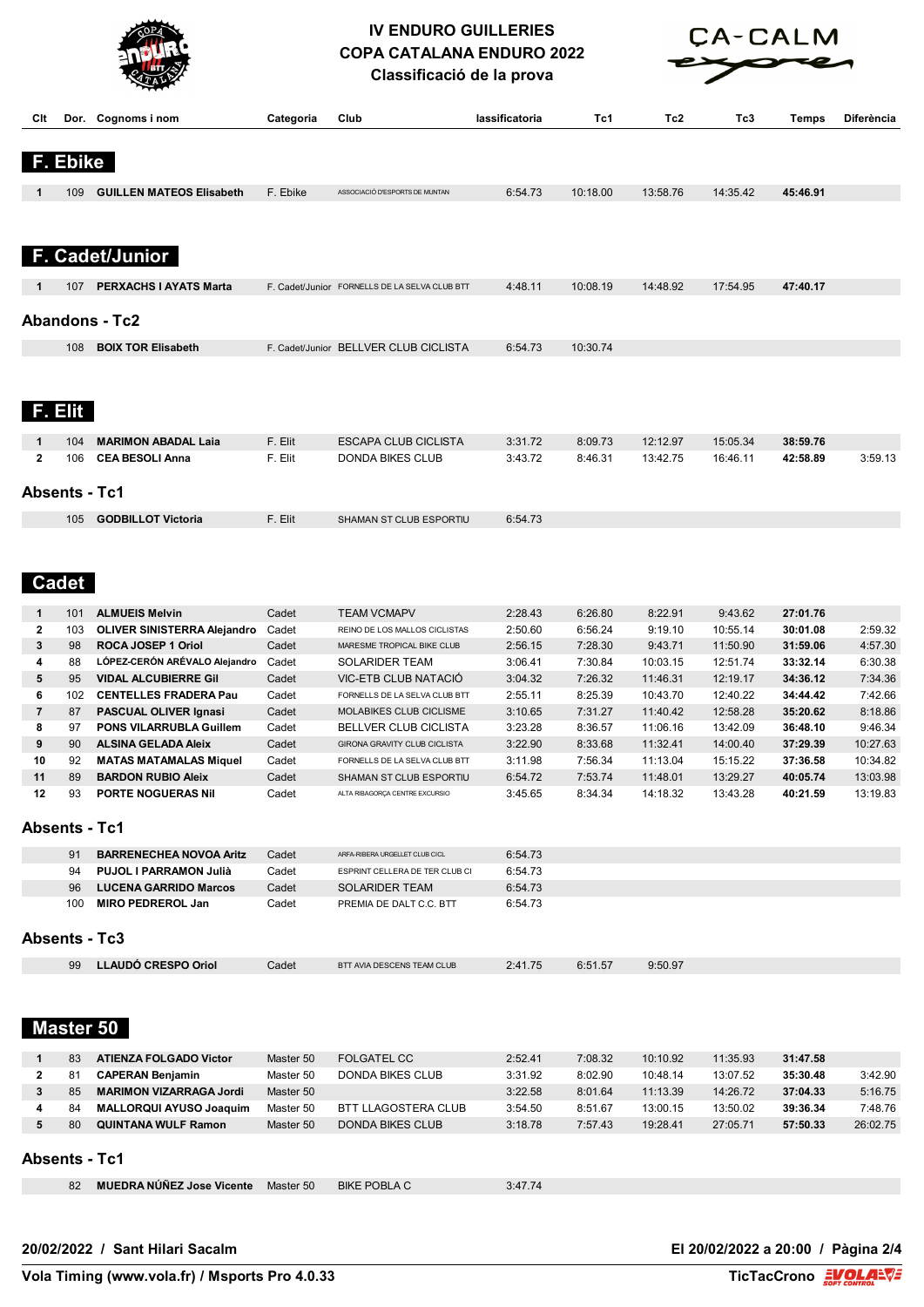



**Classificació de la prova**

|          |          |                                                                 | Classificacio de la prova |                                                                |                    |                    |                      |                      |                      |                      |  |
|----------|----------|-----------------------------------------------------------------|---------------------------|----------------------------------------------------------------|--------------------|--------------------|----------------------|----------------------|----------------------|----------------------|--|
| Clt      | Dor.     | Cognoms i nom                                                   | Categoria                 | Club                                                           | lassificatoria     | Tc1                | Tc2                  | Tc3                  | <b>Temps</b>         | <b>Diferència</b>    |  |
|          |          | Master 40                                                       |                           |                                                                |                    |                    |                      |                      |                      |                      |  |
| 1        | 68       | <b>GARCIA VILANOVA Bernat</b>                                   | Master 40                 | MOLABIKES CLUB CICLISME                                        | 2:38.96            | 6:30.00            | 8:13.97              | 9:54.91              | 27:17.84             |                      |  |
| 2        | 64       | <b>RIERA BALCELLS Antoni</b>                                    | Master 40                 | OPEN NATURA CLUB ESPORTIU BTT                                  | 2:49.12            | 6:26.17            | 8:10.35              | 9:53.01              | 27:18.65             | 0.81                 |  |
| 3        | 70       | <b>SOLDEVILA FABREGA Andreu</b>                                 | Master 40                 | CYCLA CLUB DEPORTIVO                                           | 2:48.54            | 6:45.80            | 9:18.40              | 10:17.22             | 29:09.96             | 1:52.12              |  |
| 4        | 73       | <b>ALMENDROS SALAS Josep</b>                                    | Master 40                 | PURE RIDING BIKE PARK-OSOR CLU                                 | 2:46.51            | 7:13.74            | 8:43.83              | 10:27.29             | 29:11.37             | 1:53.53              |  |
| 5        | 71       | <b>SANCHEZ COLL Arnau</b>                                       | Master 40                 | MEDINYÀ AGRUP.ESPORT.SEC.CICL                                  | 2:55.57            | 7:03.47            | 9:17.55              | 10:58.74             | 30:15.33             | 2:57.49              |  |
| 6        | 77       | <b>ATIENZA CHISBERT Antonio</b>                                 | Master 40                 | TRIAL A TRASERA CTT                                            | 2:57.95            | 7:34.71            | 9:19.55              | 10:53.46             | 30:45.67             | 3:27.83              |  |
| 7        | 76       | <b>ORTEGA CARRASCO Jonathan</b>                                 | Master 40                 | VALL D'UXO UC                                                  | 3:20.74            | 7:30.41            | 9:50.57              | 11:23.46             | 32:05.18             | 4:47.34              |  |
| 8        | 79       | <b>PRAT ROCA Joan</b>                                           | Master 40                 | FES BICI IGUALADA CLUB CICLIST                                 | 2:52.92            | 7:17.81            | 11:07.36             | 11:16.17             | 32:34.26             | 5:16.42              |  |
| 9        | 65       | URIBE PINTADO Daniel                                            | Master 40                 | ST. ANDREU BARCA MOTO CLUB                                     | 3:30.53            | 7:52.74            | 9:50.71              | 11:48.65             | 33:02.63             | 5:44.79              |  |
| 10       | 66       | <b>BRAVO VILA Marc</b>                                          | Master 40                 | ESPRINT CELLERA DE TER CLUB CI                                 | 3:04.66            | 7:43.33            | 10:17.16             | 12:07.59             | 33:12.74             | 5:54.90              |  |
| 11       | 74       | <b>BOADA MAS Jordi</b>                                          | Master 40                 | <b>BDN BIKES CLUB CICLISTA</b>                                 | 3:13.53            | 8:21.93            | 10:14.20             | 12:05.17             | 33:54.83             | 6:36.99              |  |
| 12<br>13 | 75<br>72 | <b>BIOSCA BAYLINA Carles</b><br><b>BALAGUE LOPEZ Pau Marcel</b> | Master 40                 | <b>BDN BIKES CLUB CICLISTA</b><br>EL CORREDOR CLUB CICLISTA    | 3:44.20            | 8:35.16            | 12:42.38             | 13:02.42             | 38:04.16             | 10:46.32             |  |
| 14       | 69       | <b>PUJOL MARTIN Salvador</b>                                    | Master 40<br>Master 40    | <b>FURIOUS BICICLUB</b>                                        | 2:47.23<br>3:57.69 | 7:07.53<br>9:41.49 | 20:31.42<br>14:52.18 | 11:03.51<br>15:14.32 | 41:29.69<br>43:45.68 | 14:11.85<br>16:27.84 |  |
|          |          |                                                                 |                           |                                                                |                    |                    |                      |                      |                      |                      |  |
|          |          | <b>Abandons - Tc2</b>                                           |                           |                                                                |                    |                    |                      |                      |                      |                      |  |
|          | 78       | <b>GONZALEZ HERRAIZ Joan Marc</b>                               | Master 40                 | MEDINYÀ AGRUP.ESPORT.SEC.CICL                                  | 2:57.14            | 7:01.16            |                      |                      |                      |                      |  |
|          |          | <b>Master 30</b>                                                |                           |                                                                |                    |                    |                      |                      |                      |                      |  |
| 1<br>2   | 45       | <b>GARCIA CAMPS David</b>                                       | Master 30                 | VILAJUÏGA CLUB CICLISTA                                        | 2:31.53            | 6:30.48            | 8:35.32              | 10:12.82             | 27:50.15             |                      |  |
| 3        | 62<br>55 | <b>GUIMERA PULIDO Albert</b><br><b>BRUGAT COSTA Sergi</b>       | Master 30<br>Master 30    | LA MARCA CLUB CICLISME<br>TRAMUNTANA X-TREM CLUB ESPORTI       | 2:40.10<br>2:49.86 | 6:43.39<br>7:04.46 | 9:03.44<br>9:24.84   | 10:34.72<br>11:03.12 | 29:01.65<br>30:22.28 | 1:11.50<br>2:32.13   |  |
| 4        | 59       | SUBIRATS ALBARRACIN Alonso                                      | Master 30                 | MONTCADA CLUB CICLISTA                                         | 3:17.53            | 7:23.21            | 9:54.11              | 11:20.79             | 31:55.64             | 4:05.49              |  |
| 5        | 63       | <b>BONO PIQUER César</b>                                        | Master 30                 | VALL D'UXO UC                                                  | 3:15.01            | 7:25.00            | 10:15.64             | 11:18.94             | 32:14.59             | 4:24.44              |  |
| 6        | 52       | <b>SERRA SENSAT Carles</b>                                      | Master 30                 | HOSTALRIC CLUB CICLISTA                                        | 3:10.39            | 7:32.64            | 10:02.57             | 12:10.32             | 32:55.92             | 5:05.77              |  |
| 7        | 48       | <b>MARTIN PEREZ Jose</b>                                        | Master 30                 | CAT BIKE CLUB CICLISTA                                         | 2:49.92            | 7:26.94            | 10:21.64             | 13:12.89             | 33:51.39             | 6:01.24              |  |
| 8        | 46       | RAUDALES MEDINA Roberto Antonio Master 30                       |                           | GIRONA CLUB ESPORTIU BIKE                                      | 3:26.47            | 7:58.62            | 10:32.49             | 12:01.31             | 33:58.89             | 6:08.74              |  |
| 9        | 51       | <b>MARIN CANO Xavier</b>                                        | Master 30                 | SHAMAN ST CLUB ESPORTIU                                        | 3:13.87            | 7:38.20            | 10:56.10             | 12:28.56             | 34:16.73             | 6:26.58              |  |
| 10       | 57       | <b>RUBIO BLANCO Dani</b>                                        | Master 30                 | GIRONA CLUB ESPORTIU BIKE                                      | 3:24.82            | 7:43.66            | 10:59.18             | 13:06.05             | 35:13.71             | 7:23.56              |  |
| 11       | 54       | <b>MARTINEZ OSUNA Omar</b>                                      | Master 30                 | LLUÇANÉS UNIÓ CICLISTA                                         | 3:15.13            | 7:52.19            | 11:25.68             | 12:45.94             | 35:18.94             | 7:28.79              |  |
| 12       | 50       | <b>MARTINEZ SENMARTI Joan</b>                                   | Master 30                 | ALT MAESTRAT RODANT PROP DEL C                                 | 3:14.36            | 7:59.06            | 11:19.44             | 12:55.15             | 35:28.01             | 7:37.86              |  |
| 13       | 61       | <b>RODRIGUEZ VILA Jesús</b>                                     | Master 30                 | MARESME TROPICAL BIKE CLUB                                     | 3:32.56            | 8:13.78            | 10:59.02             | 13:02.47             | 35:47.83             | 7:57.68              |  |
| 14       | 53       | <b>CANAS ESPINOSA David</b>                                     | Master 30                 | BIKE ABADESSES CLUB CICLISTA                                   | 3:45.11            | 8:22.29            | 11:09.65             | 12:33.44             | 35:50.49             | 8:00.34              |  |
| 15       | 56       | <b>ACEDO ROMERO Xavier</b>                                      | Master 30                 | GIRONA CLUB ESPORTIU BIKE                                      | 4:40.49            | 8:47.77            | 13:03.57             | 12:54.97             | 39:26.80             | 11:36.65             |  |
| 16       | 60       | <b>BAGES VICENTE Robert</b>                                     | Master 30                 | MONTASPRE CLUB ESPORTIU                                        | 3:52.88            | 9:22.16            | 13:26.94             | 14:54.68             | 41:36.66             | 13:46.51             |  |
| 17       | 47       | <b>KOZELTSOV Alexandre</b>                                      | Master 30                 | <b>PROBIKE CLUB</b>                                            | 6:54.73            | 8:35.77            | 12:17.86             | 15:10.76             | 42:59.12             | 15:08.97             |  |
|          | Junior   |                                                                 |                           |                                                                |                    |                    |                      |                      |                      |                      |  |
| 1        | 33       | <b>OLM BURNAT Pau</b>                                           | Junior                    | VIC-ETB CLUB NATACIÓ                                           | 2:37.93            | 6:49.53            | 8:29.62              | 10:22.99             | 28:20.07             |                      |  |
| 2        | 42       | <b>ARRUFAT PUIG Aleix</b>                                       | Junior                    | LOOSE RIDERS TERUEL                                            | 2:40.05            | 6:50.08            | 8:33.81              | 10:27.89             | 28:31.83             | 11.76                |  |
| 3        | 36       | <b>SOLA MAURI Roc</b>                                           | Junior                    | FORNELLS DE LA SELVA CLUB BTT                                  | 2:38.58            | 6:53.91            | 9:04.18              | 10:46.25             | 29:22.92             | 1:02.85              |  |
| 4        | 44       | VICENTE-RUIZ MUÑIZ Hugo                                         | Junior                    | <b>VETENBIKE</b>                                               | 2:54.33            | 6:54.39            | 9:00.21              | 11:08.50             | 29:57.43             | 1:37.36              |  |
| 5        | 34       | <b>GUARDIA GORRIZ Jan</b>                                       | Junior                    | ARFA-RIBERA URGELLET CLUB CICL                                 | 3:12.05            | 7:09.64            | 9:06.03              | 10:42.82             | 30:10.54             | 1:50.47              |  |
| 6<br>7   | 38<br>35 | <b>TORRENT CAZORLA Sergi</b><br><b>PUIG ROS Albert</b>          | Junior<br>Junior          | FORNELLS DE LA SELVA CLUB BTT<br>FORNELLS DE LA SELVA CLUB BTT | 3:30.26<br>3:17.55 | 8:02.99<br>7:18.00 | 14:22.07<br>12:50.50 | 13:10.12<br>23:27.20 | 39:05.44<br>46:53.25 | 10:45.37<br>18:33.18 |  |
|          |          | <b>Absents - Tc1</b>                                            |                           |                                                                |                    |                    |                      |                      |                      |                      |  |
|          | 39       | <b>BOIX TOR Jordi</b>                                           | Junior                    | <b>BELLVER CLUB CICLISTA</b>                                   | 6:54.73            |                    |                      |                      |                      |                      |  |
|          | 41       | <b>TARRÉS ROTA Aleix</b>                                        | Junior                    | BTT AVIA DESCENS TEAM CLUB                                     | 6:54.73            |                    |                      |                      |                      |                      |  |
|          | 43       | <b>GARCIA ARRASA Ramon</b>                                      | Junior                    | SANT CUGAT UNIÓ CICLISTA                                       | 6:54.73            |                    |                      |                      |                      |                      |  |
|          |          | <b>Abandons - Tc2</b>                                           |                           |                                                                |                    |                    |                      |                      |                      |                      |  |

| 37 | <b>ESTANY ALONSO Andreu</b> | Junior | ARFA-RIBERA URGELLET CLUB CICL | 3:17.37 | 8:06.66 |
|----|-----------------------------|--------|--------------------------------|---------|---------|
| 40 | <b>POMER LLOVET Izan</b>    | Junior | SANT CUGAT UNIÓ CICLISTA       | 3:35.87 | 9:08.61 |

**20/02/2022 / Sant Hilari Sacalm El 20/02/2022 a 20:00 / Pàgina 3/4**